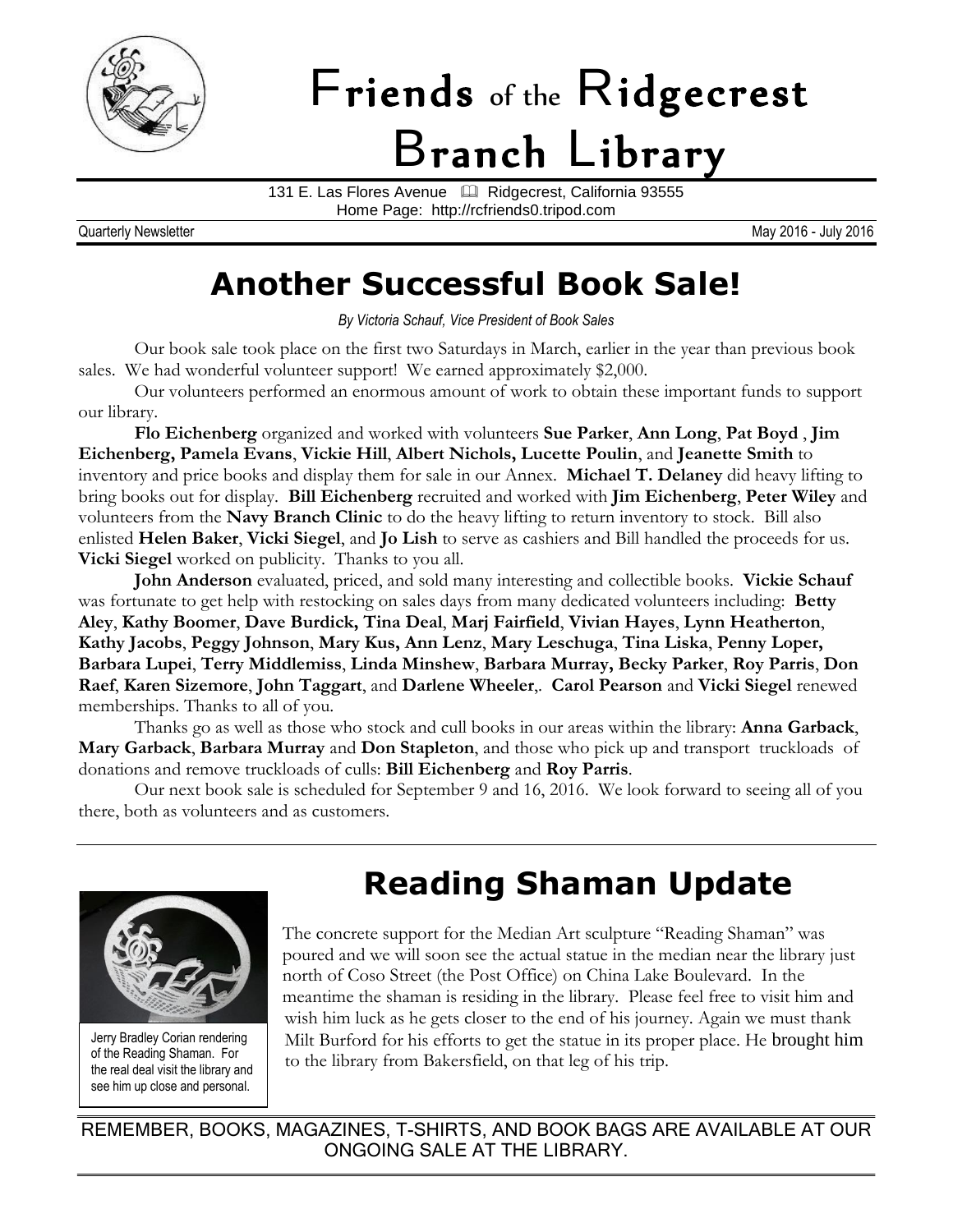

| Mon.                  | Closed               |  |
|-----------------------|----------------------|--|
| Tues.                 | 11:00 a.m.-7:00 p.m. |  |
| Wed.                  | 11:00 a.m.-7:00 p.m. |  |
| Thurs.                | 11:00 a.m.-7:00 p.m. |  |
| Fri.                  | 9:00 a.m.-5:00 p.m.  |  |
| Sat.                  | 9:00 a.m.-5:00 p.m.  |  |
| Sun.                  | Closed               |  |
| Phone: (760) 384-5870 |                      |  |

### President's Message

*By Sandy Bradley*

I hope you have been able to enjoy some flowers and sunny weather this spring. We have been a busy and productive group the first few months of the year. The March two-weekend book sale earned good funds, and we signed up many new members thanks to Vickie Shauf, Flo and Bill Eichenberg, Carol Pearson, Sue Parker, John Anderson, Vicki Siegel, and their many helpers.

#### Measure F

After significant effort by ALE and many other supporters, the Kern Board of Supervisors voted to let the people decide if they are willing to pay more for better libraries. They put Measure F on the June primary ballot. The vote was 3 to 2, and our own Mick Gleason was the deciding vote. Thank you, Mick, for allowing the public to decide if they want to support libraries

What is Measure F. It is a tiny tax  $(1/8 \text{ of } 1\% = 12.5 \text{ cents per } $100!)$ which will go only to support libraries in Kern County. There is a citizen oversight board to ensure that the money goes only to the libraries for programs, staffing, materials, technology, maintenance, and construction. It has been very successful in Fresno County – the county most like Kern in all of California.

The Friends board does support Measure F. If you have any questions about it, please ask and we will be happy to answer why we think this is the only answer to solve our current funding problem. If this does not pass, we expect the Board of Supervisors to take the opportunity to contract the library management to LSSI, a for-profit corporation from Maryland. The library will cease to be a "public" library and will have to generate a profit for entrepreneurs not the citizens of Kern.

We will use our Facebook page, emails, newsletters, and local media to advocate support for Measure F. We hope you will join in the support of this important election measure. It is the best chance we have to double the library budget and really make a difference.

#### Facebook

As some of you have discovered, the Friends of the Ridgecrest Branch Library has its own Facebook page. Please visit it for updates on events and activities. We use this page to talk about fundraisers like our monthly Pizza Factory and Beansters event.

That is every third Wednesday of the month when they donate 30% of their receipts to us. We also use it to inform about the status of the library re: contracting out and advocating for Measure F. Sometimes we have some fun pictures and stories to share. So, Like us please and visit us on Facebook. [https://www.facebook.com/Friends-of-the-Ridgecrest-Branch-](https://www.facebook.com/Friends-of-the-Ridgecrest-Branch-Library-1055290164499673/)[Library-1055290164499673/](https://www.facebook.com/Friends-of-the-Ridgecrest-Branch-Library-1055290164499673/)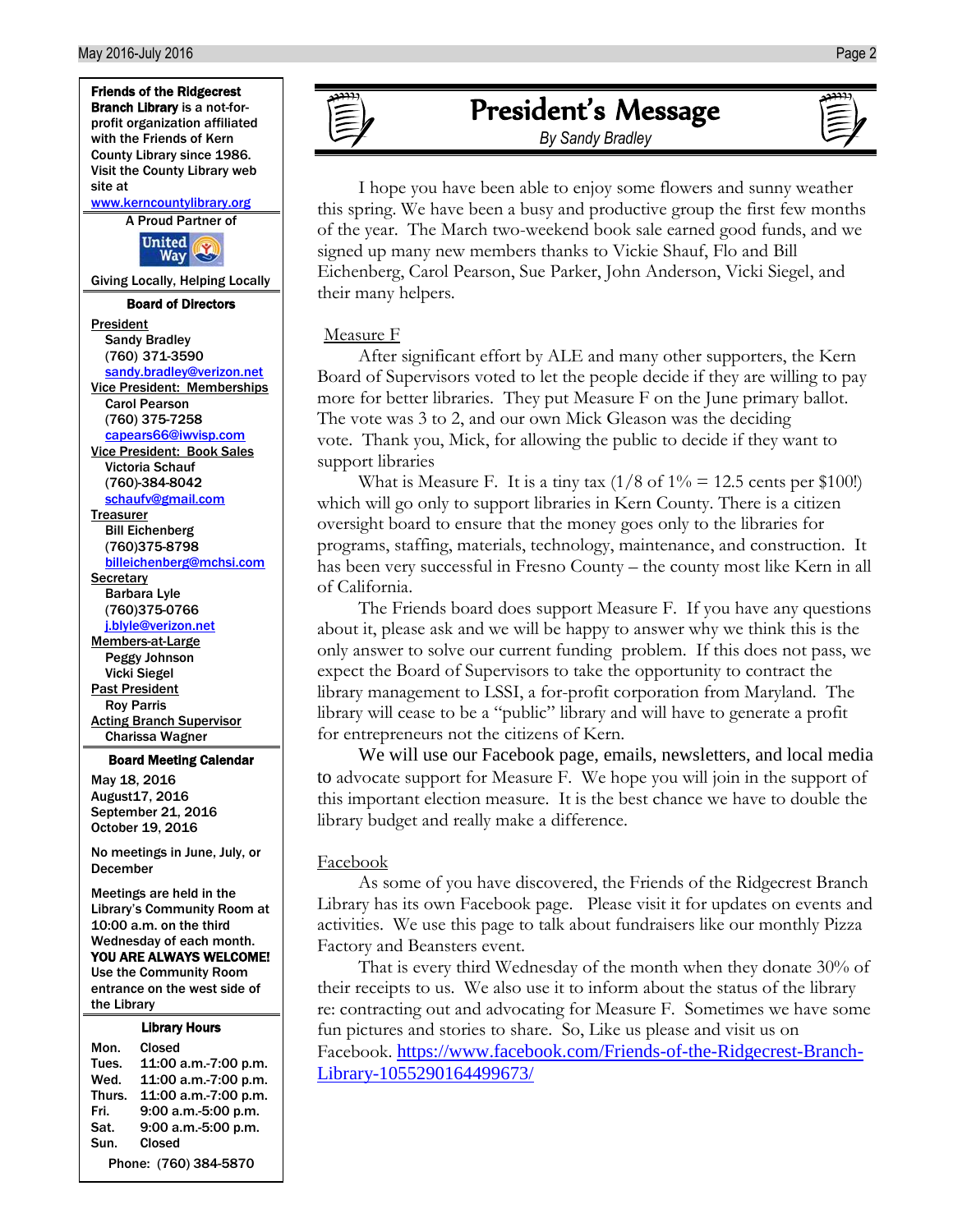

We have had a fun spring so far with more to come! We are building partnerships with the community. There was another successful Local Author Showcase in partnership with the Ridge Writers group in April and an Earth Day plant workshop for kids sponsored by Home Depot. A Snake Safety talk is coming up at the end of the month in a partnership with the fire station next door (Capt. Nicoll) and the Maturango Museum.

Summer Reading Challenge supplies have been shipped! Majority of the events have been planned and it will be a fun-filled summer. The Friends of the Kern County Library are providing almost all of the free book choice incentives as well as two programs for all branches – Omnipresent Puppet Theater and The Magic of Christopher Lopez. The always generous FRBL has made it possible for these shows to come to Ridgecrest: Beth Armogida Planetarium, Wild Child Adventures (bubbles), ii V I Jazz Trio, E & M's Reptile Family, Jim Cogan (participation storyteller), as well as a variety of crafts and other activities. The Evan Etoch Memorial Foundation is sponsoring the Stuntmasters BMX Impact show with ramps! This will free up some money for two programs to appear at the Inyokern Elementary outreach location (magician Christopher Lopez in June and ii V I Jazz Trio in July).

LIBRARIAN'S

Our local community is again, being very generous with coupons and reading incentives for finishers of all ages! We offer Summer Reading Challenge for children, teens, and adults, which has been successful for the last couple of years. Not many branches offer an adult program, but as we have the third highest circulation, we do not want to leave out the adults!

This allows me to lead into some educational information about Measure F. If you haven't heard, it is a dedicated library funding sales tax measure of  $\frac{1}{8}$  of a cent. For every \$100 spent on taxable goods, it will cost an extra 12.5 cents! The funding will be used to increase open hours and days at ALL branches, purchase more materials for ALL branches, and upgrade technology for faster computers (on a replacement schedule)! If you want more information, see other parts of the newsletter or contact any/all of these entities: the Ridgecrest Branch Library, Friends of the Ridgecrest Branch Library, Ridgecrest Yes on F, or Advocates for Library Enhancement.



We got so busy during our spring sale that we forgot to take pictures. We did get a couple shots during set-up, however. Be sure to mark your calendar for September 9 & 16 for our fall sale.

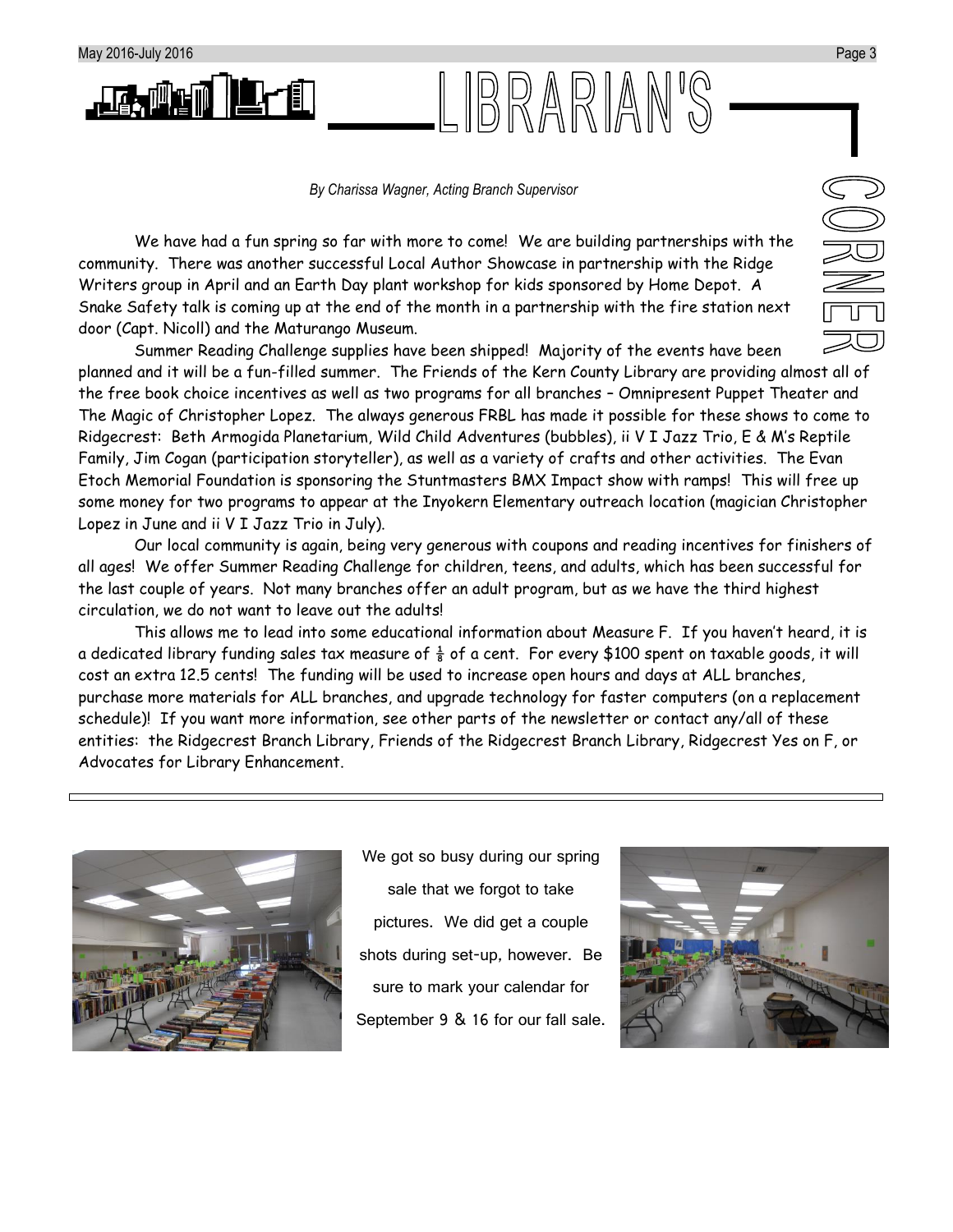### **What are FRIENDS for?**

*By Victoria Schauf, Vice President of Book Sales*

**F** ind time to vote for proposition **F.** ead and help others to enjoy reading. nvest time, effort and money in our library. nrich themselves and others at our library.  $\sum$ eed access to a variety of good books. epend on our library. upport proposition **F** for our libraries. **SR I E D**

## **In Support of Measure F**

#### *By Vicki Siegel*

*Perhaps nowhere do citizens get more for free than the local library. Wi-Fi and computer access, books, magazines, movies, and music are just the start. Many Kern County branches, including Ridgecrest, offer classes on everything from art to technology help, as well as lectures, movies, game nights, nutrition and cooking programs, and more. While children's areas, story time and crafts are library traditions, teen-only spaces and programs have become another must, not to mention quiet study nooks. Common free digital resources include e-books, and audio-books. We all know that the Kern County budget is so dire that the Ridgecrest jail is now set to close on June 30 if there's not mitigation. That is the reason that the Measure "F" initiative that's on the June 7 ballot must pass, because if it doesn't the Kern County Board of Supervisors has made it quite clear that they're going to open up the conversation with a private for-profit company located in Maryland to take over the management and operation of all Kern County libraries. This will be a disaster for the future of our library services, and the dedicated, hard-working library personnel. Please consider the fact that the 1/8 of one percent sales tax increase that Measure "F" is about is ONLY 12.5 cents on a one-hundred dollar taxable purchase! It is literally a dime and 2 pennies! And it doesn't even apply to most groceries because they are not taxable. Unknown to many, Measure 30 (a 3 year measure to collect data on educational services) expires on December 31, 2016. Unless there's a tax issue on the November ballot, sales tax in Kern County is set to fall from 8.25% to less than 8% even with Measure "F"! Please consider that this ballot measure is our, the citizens', last chance to not only save our libraries, but improve them.*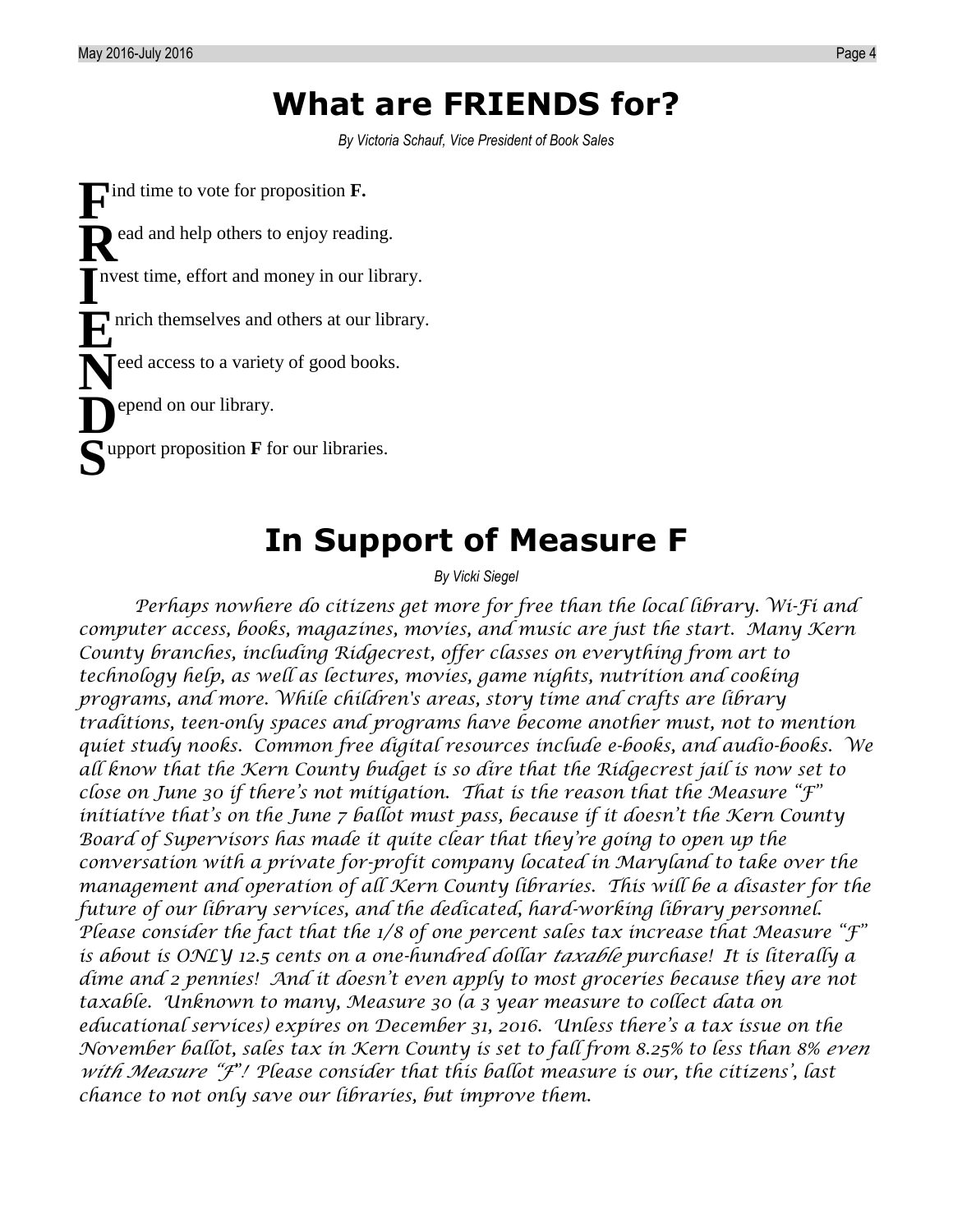### Membership News

*By Carol Pearson, Vice-President–Memberships*

We are pleased to welcome the following new members to our library support group.

**Bob Kirchmeier Jessie Perez Jessica Ryan Andrea Thompson Sarah Wersan**

Please note your renewal date that appears on your mailing address of this newsletter. I will send renewal notices via postcard or e-mail to remind you, but it helps a lot when you notice and respond. **When you do renew, please include "Friends" on your envelope address so that library staff can quickly route it to us**.

| <b>FRIENDS OF THE LIBRARY APPLICATION FOR MEMBERSHIP</b>                                                                           |                                   |                                                         |  |  |
|------------------------------------------------------------------------------------------------------------------------------------|-----------------------------------|---------------------------------------------------------|--|--|
| <b>Date:</b>                                                                                                                       |                                   | <b>Memberships Are Renewable Annually</b>               |  |  |
| <b>Organization/Business Name:</b>                                                                                                 |                                   |                                                         |  |  |
| (Business memberships start at the \$50<br>⊤Nrs.<br>Ajes                                                                           |                                   |                                                         |  |  |
| <b>Individual Name:</b><br>∩Mr                                                                                                     |                                   |                                                         |  |  |
|                                                                                                                                    |                                   |                                                         |  |  |
| <b>Mailing Address:</b>                                                                                                            |                                   |                                                         |  |  |
|                                                                                                                                    |                                   |                                                         |  |  |
| <b>Phone:</b>                                                                                                                      | Email:                            |                                                         |  |  |
| <b>Type of Membership (check one):</b><br><b>Please make check payable to:</b>                                                     |                                   |                                                         |  |  |
|                                                                                                                                    |                                   | <b>Friends of the Ridgecrest Branch Library</b>         |  |  |
|                                                                                                                                    | <b>New Member</b>                 |                                                         |  |  |
|                                                                                                                                    |                                   | <b>Please mail or bring to:</b>                         |  |  |
| <b>Renewal</b>                                                                                                                     |                                   | <b>Ridgecrest Branch Library</b>                        |  |  |
|                                                                                                                                    |                                   | <b>131 E. Las Flores</b>                                |  |  |
| <b>Ridgecrest, CA 93555</b><br>Other Contribution \$                                                                               |                                   |                                                         |  |  |
| I am interested in helping in Friends of the Ridgecrest Branch Library activities. I am especially interested in <i>(check all</i> |                                   |                                                         |  |  |
| that anniv}.                                                                                                                       |                                   |                                                         |  |  |
| □ Annual Book Sales                                                                                                                | $\Box$ Writing for the Newsletter | <b>Example 2</b> Answering E-mail                       |  |  |
| <b>Ongoing Book Sale in the Library</b>                                                                                            | □ Internet Book Sales             | <b>Execoming a Board Member</b>                         |  |  |
| <b>Ongoing Magazine Sale in the Library <math>\Box</math> Special Events</b>                                                       |                                   | $\Box$ I don't know what I'm interested in, please call |  |  |
| <b>Pricing Books for Sale</b>                                                                                                      |                                   | me                                                      |  |  |